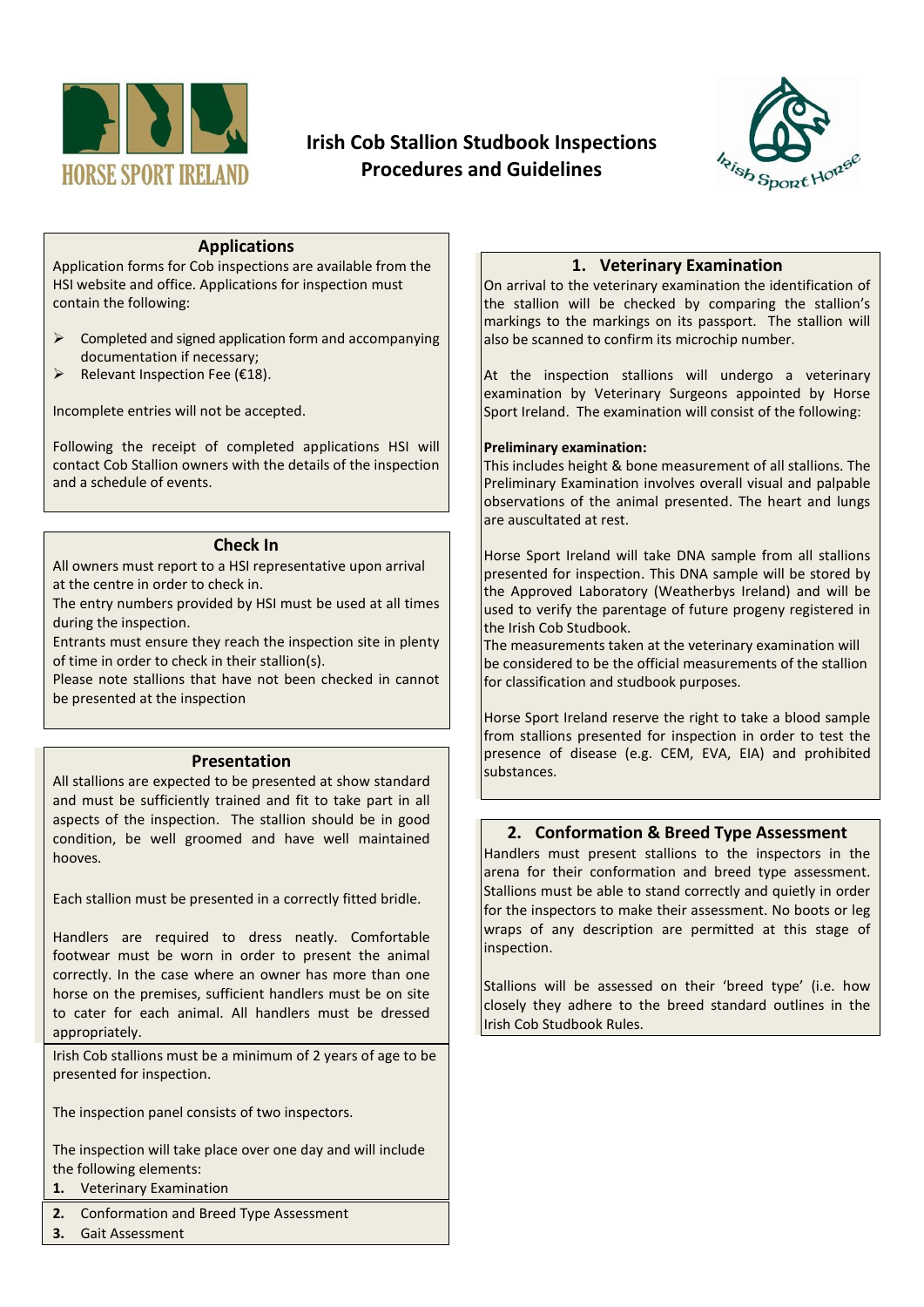

# **Irish Cob Stallion Studbook Inspections Procedures and Guidelines**



## **3. Gait Assessment in the Arena**

When requested the handler will move the stallion in walk and then in trot.

The handler must always lead from the left side of the horse. Overuse of the whip is not permitted; the animal should be trained to show correctly.

Horse Sport Ireland reserves the right to terminate any inspection for health and safety reasons.

## **4. Classification Following Irish Cob Studbook Inspections**

- $\triangleright$  Stallions that qualify for classification in the Main Elite Stallion Class following inspection will have their passports updated to reflect their classification in the Main Elite Stallion Class. Stallions that do not qualify for classification in the Main Elite Stallion Class following inspection will retain their original classification in the Irish Cob Studbook.
- $\triangleright$  Males that meet the inspection requirements for the Supplementary Elite Stallion Class will have their passports updated to reflect their classification in the Supplementary Elite Stallion Class.
- $\triangleright$  Stallions that do not qualify for classification in the Main Elite Stallion Class or the Supplementary Elite Stallion Class following inspection will retain their original classification in the Irish Cob Studbook.
- $\triangleright$  Stallions that are inspected under the Irish Cob Studbook Cross Breeding Programme that meet the inspection requirements will be classified in the Main Basic Register. Stallions that do not meet the inspection requirements for the Cross Breeding Programmes will not be classified in the Irish Cob Studbook.

## **5. Appeals Procedure**

The owners of animals that do not meet the inspection requirements will be given the opportunity to re-present the animal again at the next available inspection date.

Owners of stallions that do not meet the clinical veterinary requirements may appeal the findings of the veterinary examination. The conditions of the appeal are as follows: The owner of the horse must apply to HSI to have the horse re-examined within one month of the original examination;

- $\triangleright$  The owner shall arrange at their own expense to have the stallion examined by the School of Agriculture, Food Science and Veterinary Hospital, or by a veterinary practice nominated by HSI.
- $\triangleright$  The re-examination shall only be carried out in respect of the condition for which the stallion originally failed the clinical veterinary examination and the decision of the School of Agriculture, Food

Science and Veterinary Medicine, University College Dublin Hospital or by a veterinary practice nominated by HSI, in respect of each examination shall be final.